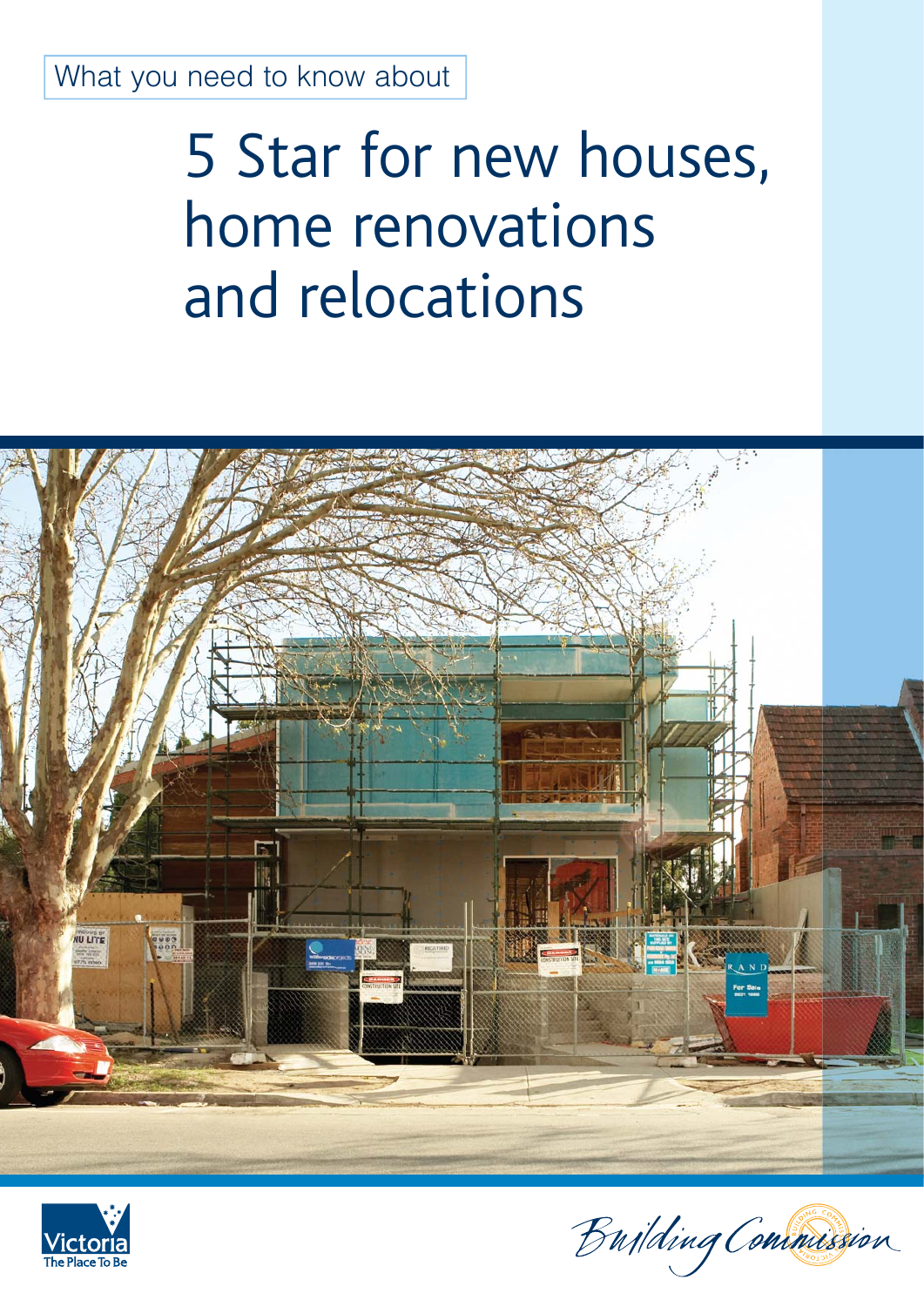### **Introduction**

Victorians living in houses and apartments built since 2005 are enjoying energy efficiency and water saving features that are not only good for the environment but deliver greater comfort and lower utility bills.

These homes are 5 Star homes.

Victoria was the first state to implement the 5 Star standard in its building regulations and feedback from residents show they experience greater comfort and economic benefits from living in 5 Star homes.

In fact, 5 Star homes use 50 per cent less energy for heating and cooling compared with the typical 2 Star dwellings built before 2005. This is saving residents, on average, \$200 annually on heating and cooling alone.

As more consumers experience the benefits of 5 Star, combined with increased awareness of sustainability in our built environment, support for greater energy efficiency outcomes is growing.

Accordingly, from 1 May 2008 coverage of the 5 Star standard will extend to include the 40,000 houses renovated, extended or relocated in Victoria each year.

As a flexible, performance-based standard, 5 Star allows homeowners, builders and designers enormous choice in meeting the requirements – whether building a new home, renovating or relocating a home.

The result will be that new homes, large renovations and relocated homes will provide occupants with greater comfort, lower household running costs and produce lower greenhouse gas emissions.

\* A renovation is an alteration

## **Why the regulations?**

With the impacts of climate change and global warming widely accepted as a reality, both the Victorian and Australian governments have responded to the challenge by setting targets for the reduction of greenhouse gas emissions.

As part of the Victorian Government's strategy to reduce greenhouse gas emissions, 2005 saw the introduction of the 5 Star standard for new homes come into effect.

It is estimated that within five years of its introduction, 5 Star for new homes will deliver up to \$40 million in annual energy savings. A saving of 600,000 tonnes of greenhouse gas emissions is anticipated over the same period – the equivalent of removing 150,000 cars from our roads or planting 750,000 trees.

While this is a sizeable impact, it only relates to a small proportion of all Victorian homes – those built since 5 Star came into effect. Existing older dwellings represent more than 95 per cent of housing stock in Victoria, so improving the energy efficiency of these buildings is essential to reduce greenhouse gas emissions and address the impact of climate change.

That is why the Victorian Government made a commitment to require alterations to existing homes to achieve a 5 Star energy performance.

Requiring a 5 Star energy rating for renovations and relocated homes from 1 May 2008 brings Victoria into line with the national standard in the Building Code of Australia. This will deliver benefits to the environment as well as to residents. It is estimated that energy efficiency levels for heating and cooling of the upgraded dwellings are expected to increase by 40 – 50 per cent compared with the old insulation regulations that have been in force since the early 1990s.

If you are planning to build, renovate or relocate a house in Victoria it is important to ensure your design takes into account the flexible, performance-based 5 Star energy efficiency requirements.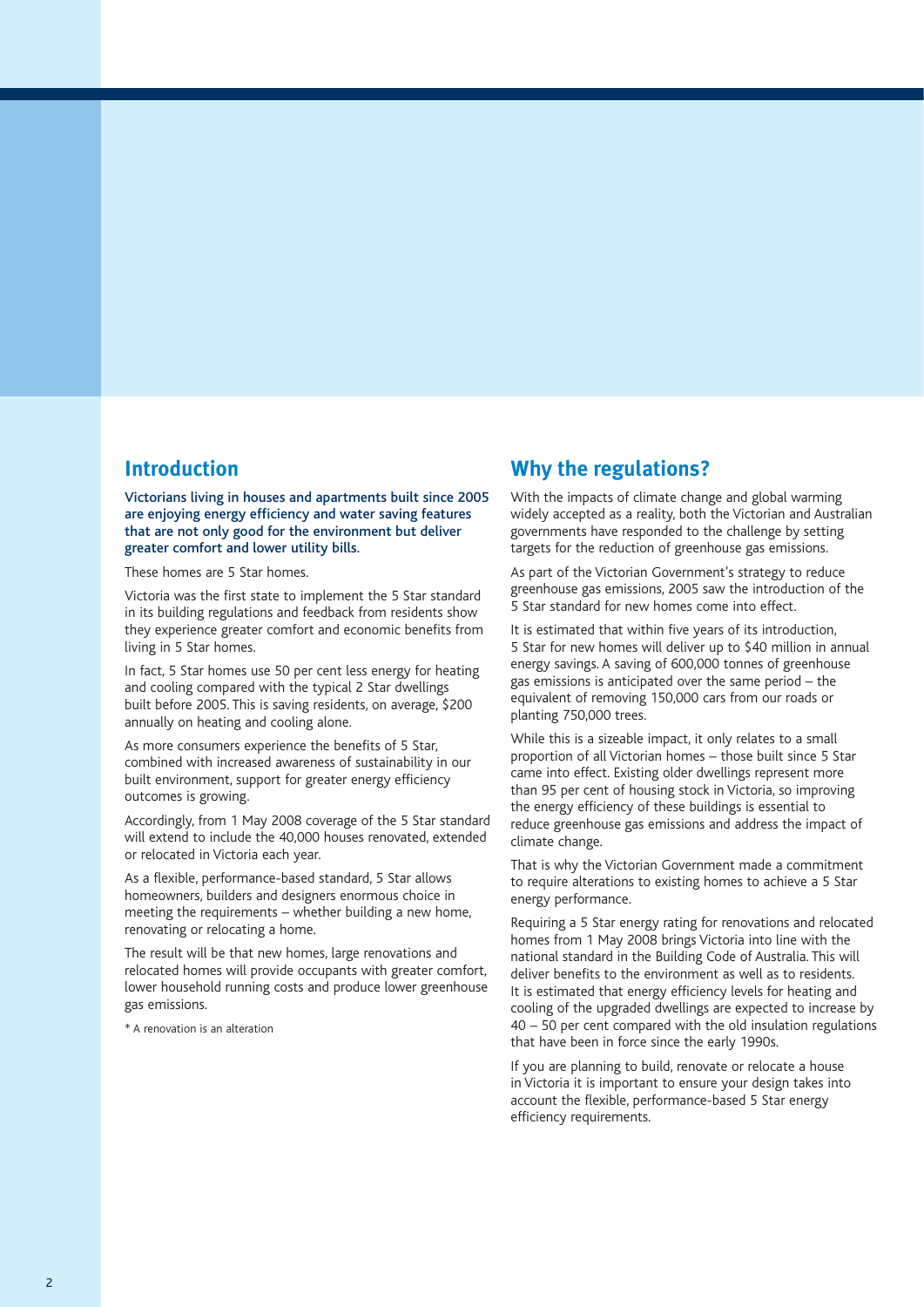

# **How the regulations apply**

#### 5 Star for new homes

Since July 2005, new houses and apartments in Victoria must be built to meet the energy efficiency and water management requirements of the 5 Star standard.

The 5 Star standard requires:

- 5 Star energy efficiency rating for the building fabric;
- Water efficient taps and fittings; plus
- Either a rainwater tank for toilet flushing, or a solar hot water system.

For most houses, achieving the 5 Star standard requires a few simple improvements to the standard design and construction of a home. This may be achieved through a wide range of options, such as increasing the level of insulation, better orientation and exterior shading, better seals and draught-proofing and the use of highperformance glazing.

The 5 Star standard is designed to be a flexible standard – it is performance-based rather than prescriptive. This means designers and builders can use their creativity on how they meet homeowners' requirements of being cost-effective, functional and aesthetic in designing and constructing 5 Star homes.

The combination of energy and water saving features, of a 5 Star home, work together to ensure a high degree of occupancy comfort and reduced operating costs.

For example, residents of new homes who install a rainwater tank use 20 per cent less reticulated drinking water. Their homes are also 50 per cent more energy efficient for heating and cooling than the average 2 Star dwelling built before the regulations took effect.

The 5 Star standard is one of the many initiatives helping to make a positive difference for our environment – but there is always more that can be done.

The Victorian Government, in consultation with the building industry and stakeholders, has been working to extend coverage of the 5 Star standard to include alterations or extensions to existing homes and relocated homes.

As a result, from 1 May 2008 new requirements for existing home renovations and relocations will come into effect in Victoria, bringing the State into line with national standards.

# **5 Star for home renovations and relocations**

From 1 May 2008, the national energy efficiency standard will apply to all relocated homes and alterations to an existing home in Victoria.

#### What will the new regulations involve?

For some simple renovation work, that does not require a building permit, the new regulations will not apply.

All building projects to alter a home including an extension that requires a building permit will be required to comply with the new energy efficiency regulations.

The new requirements for alterations or relocations apply to the thermal performance of a home and do not require a solar hot water system or a rainwater tank for toilet flushing.

Alterations representing more than 50 per cent of the original volume of the building (including any alterations carried out in the previous three years) require the existing building to be brought up to the same standards as the new construction (that is 5 Star building fabric, not a rainwater tank or a solar hot water system).

Any extension above 25 per cent of floor area of the existing building or 1,000 square metres (whichever is the lesser) must fully comply with the new standard.

There are certain circumstances where the relevant building surveyors has discretion, under *Regulation 608*, to allow partial compliance where the requirement is overly onerous, technically impractical or does not provide a level of benefit commensurate with cost. A revised Practice Note No. 55 is available to building practitioners regarding the application of the new technical requirements and the use of their discretion under *Regulation 608*.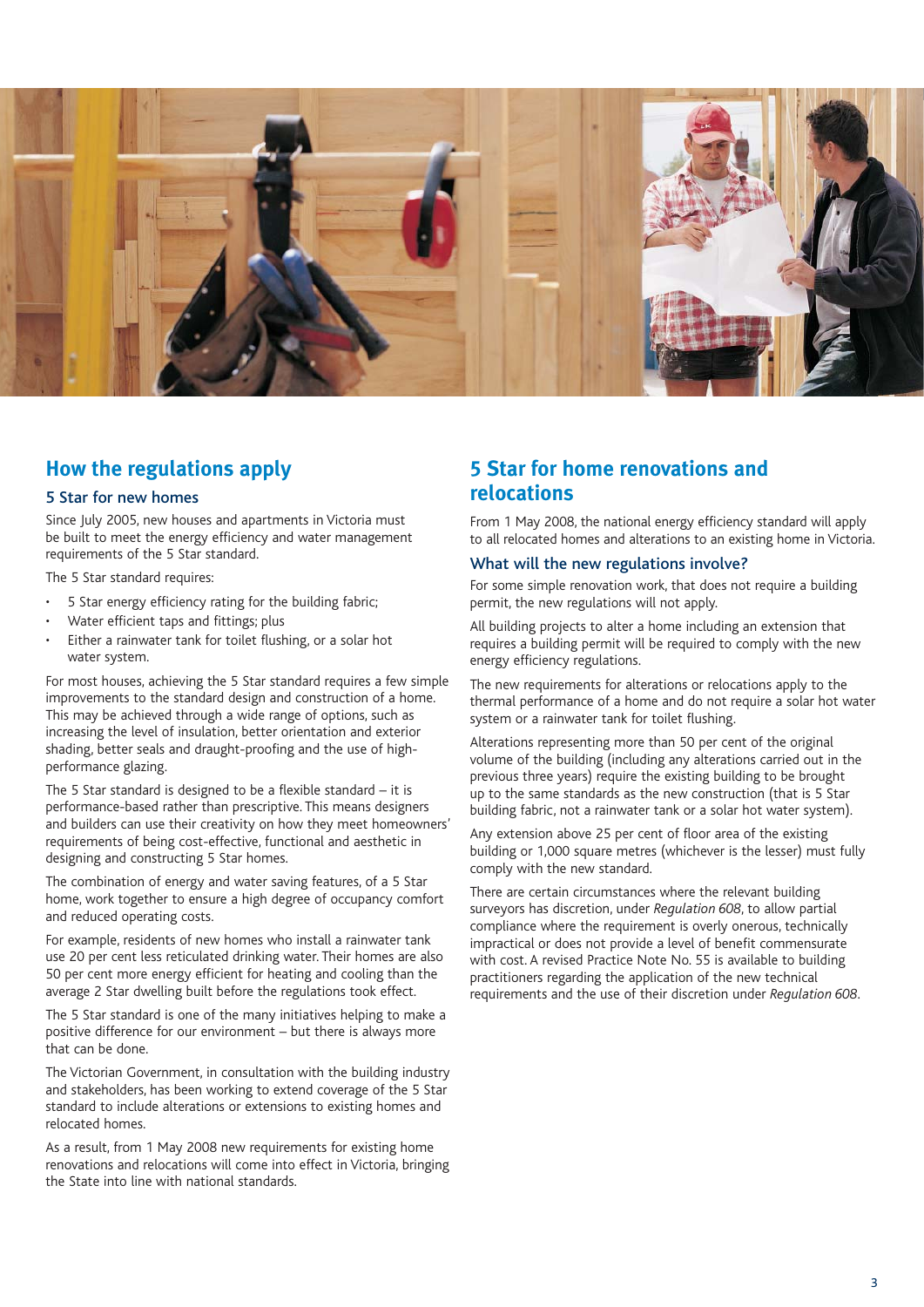

5 Star applies to all new housing developments where the building permit was issued after 1 July 2004. This includes detached houses, terraces, medium density units and high-rise apartments.

From 1 May 2008, new requirements will come into effect for existing home renovations and relocations.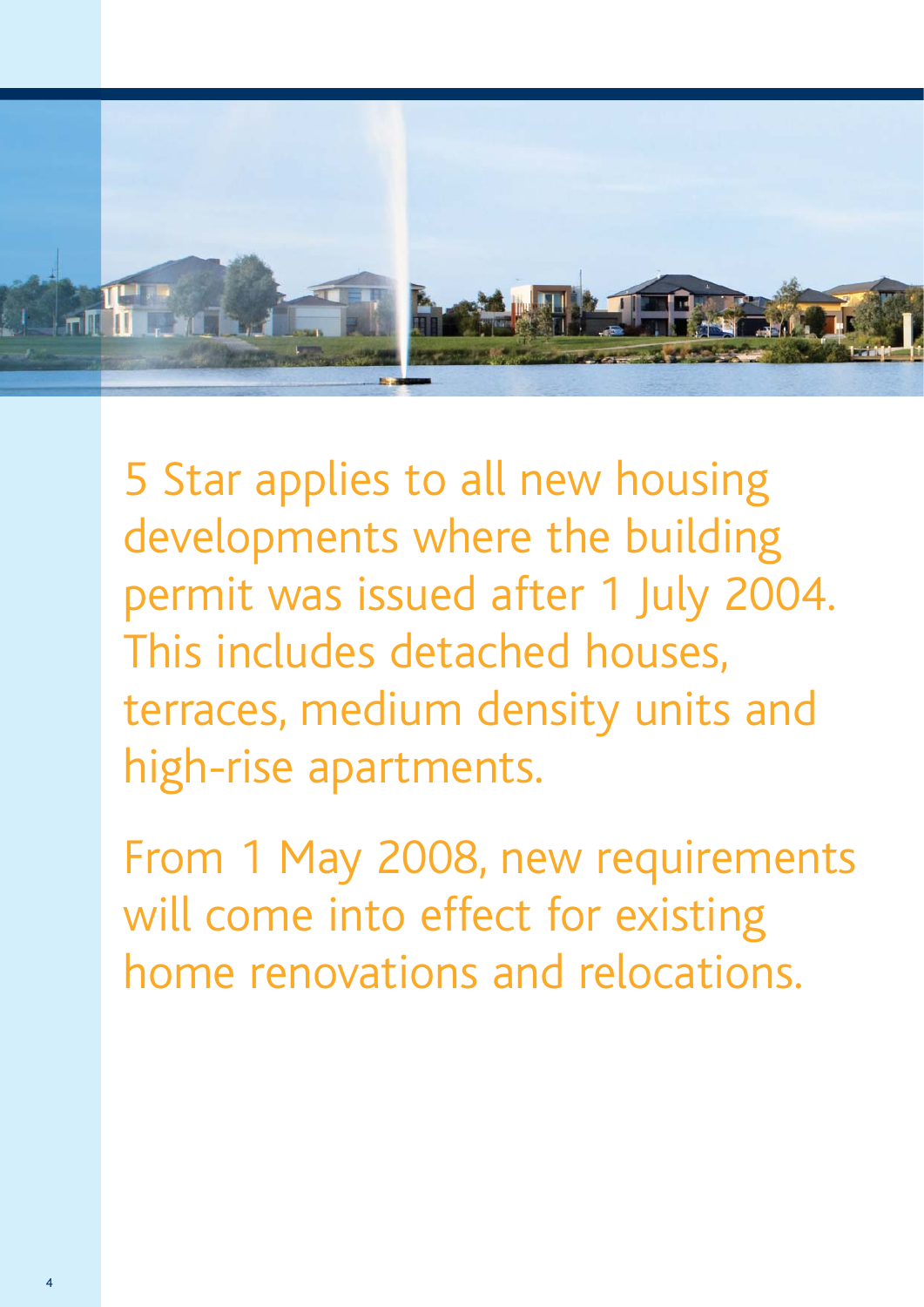

## **Why extend 5 Star?**

With more than 40,000 homes to be renovated, extended or relocated each year, the 5 Star energy rating requirement for the building fabric will further reduce greenhouse gas emissions while delivering home occupants greater comfort and lower energy costs.

The new standards are expected to lift energy efficiency levels, for heating and cooling, of the upgraded building by 40-50 per cent compared with the old insulation regulations that have remained largely unchanged since the early 1990s.

It's also worth knowing that there are further benefits if a home renovation does include a rainwater tank or solar hot water system or other sustainable features, such as increased levels of:

- Draught-proofing;
- Window design (including size, quality of frames and glazing);
- Shading, where possible; and
- Higher levels of insulation.

## **5 Star in action**

#### Case study – sustainable relocations

Carmine Bernardo's family owned and operated relocations company, *Better House Removers*, has been relocating homes for almost 25 years. It has also been insulating and weather proofing homes before the introduction of the 5 Star regulations. Limitations do exist for weatherboard homes, but an overall rating of R3.1 is achievable without significant costs.

To enhance the thermal performance of the homes, the perimeter walls of brick veneers are insulated with green smart allergy-free polyester insulation batts and breeder non-rip foil. In addition, R2.4 insulation is added to the ceiling. Some brick veneer homes are re-bricked with new bricks, whilst most are re-clad with new weathertex board, hardies planks or weatherboards. Additionally, in bushfire prone areas the perimeter base is fully enclosed.

As many houses are re-erected in the country, water tanks are typically installed and if sewerage is not available, Tylex clear water 90 or similar septic tanks that recycle water to the garden are installed.

In terms of draught-proofing the homes, window and door seals are included and elimination of internal wall vents occurs. As the company deals with pre-exisiting structures, there may be limited scope to change the window design, size, frames or glazing as the replacement cost would exceed the thermal benefits. However, if any additions or replacements do occur then these comply with sustainability standards.

When considering that buildings consume or are responsible for 25 per cent of timber harvests and 40 per cent of solid waste landfill, re-erecting a house is at the forefront of recycling and reducing greenhouse gas emissions.

#### Case study – sustainable renovations and home extensions

Renovations and extensions provide a great opportunity to improve the energy efficiency of your home. Take this example of one family's home extension experience.

A Melbourne suburb family was planning to extend on the western side of their house. They wanted to keep the view of neighbouring parkland, but were unsure how to manage the summer sun and winter cold temperatures. To improve the energy efficiency they included as part of their extension:

- Insulated glass with an outer solar control glass sheet and inner clear glass sheet.
- Window seals to maximise the insulation effect and reduce heat transfer.
- Timber frames made from Victoria Ash, rather than a metal frame which conducts heat.

While the extension added 25 per cent to the floor area of the home, the added insulation and double glazing means the heating and cooling load for house has been reduced.

This example is utilising some effective approaches that have been used successfully in other countries – making your home extensions energy efficient doesn't mean you need to reinvent the wheel. Investing in high-quality fittings can contribute to a home that is comfortable to live in all year round.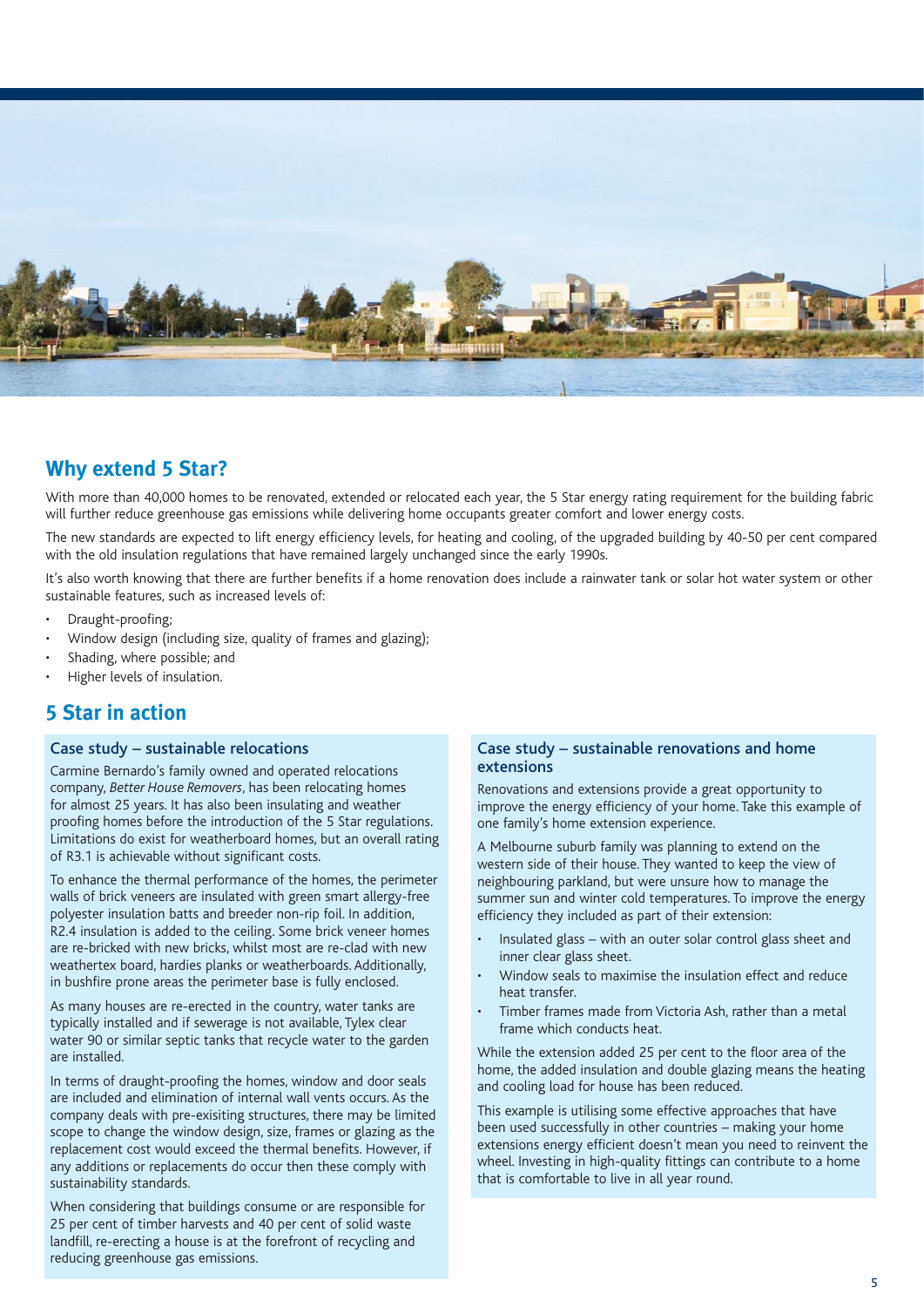Here are some scenarios that consumers and building practitioners will likely come across as the new regulations come into effect.

#### Scenario 1: Size of the alteration – does it matter?

- **Q:** If I'm undertaking building work for an alteration to an existing home and it's 50 to 100 per cent of the volume of floor space of the existing home - which means the whole house needs to be brought up to 5 Star – does this mean that I need to go back and insulate old walls?
- **A:** As a starting point people undertaking an alteration that is more than 50 per cent of the volume of the existing building, will need to make their home comply with the new requirements, unless their building surveyor agrees to a lesser standard. This means achieving a 5 Star building fabric using software or complying with the provisions set out in the Building Code of Australia.

However, the regulations provide the building surveyor issuing the building permit discretion to allow partial compliance in certain circumstances. If the interior of the house is being gutted, then there is an opportunity to install insulation and this would be expected. However, if it is considered financially onerous (compared to the resulting benefit) or technically not possible, the building surveyor can approve an alteration that hasn't had insulation installed in the old walls.

The 5 Star standard is a flexible standard, allowing homeowners, builders and designers a great deal of choice to comply. There is a range of options available to achieve the 5 Star energy rating requirements. These include simple things, such as increasing the level of insulation, draughtproofing, orientation of the building, internal design and better window design.

#### Scenario 2: Small renovations – what is exempt?

- **Q:** If you, or your client, is wishing to have building work for a small renovation and you are unsure as to whether the work is exempt from the new laws, where should you go for information?
- **A:** In the first instance, contact your local council to find out if you need a building permit.

Some simple renovation or maintenance projects and nonstructural works that do not require a building permit will not be affected by the new regulations. All building alteration projects including home extensions that need a building permit will be required to comply with the new energy efficiency regulations.

The relevant municipal or private building surveyor will then issue a building permit based on what is required for the renovation or relocated home to comply with the new laws. The building surveyor may conduct inspections throughout the construction process to ensure the requirements are being met.

#### Scenario 3: Past renovations – does this mater?

- **Q:** You, or your client, completed a renovation that is more than 50 per cent of the volume of the existing home two and half years ago. You, or your client, are proposing to undertake another renovation after 1 May 2008 – must the whole home now meet 5 Star?
- **A:** Yes. The only time the existing building needs to be considered for upgrading to comply with current regulations is where there is an alteration or extension taking place to that building. If the building was renovated two and half years ago and that renovation, in combination with a renovation after 1 May 2008, totals a volume greater than 50 per cent of the existing building then the whole of the building would need to comply.

Even in this instance, there are certain circumstances where the relevant building surveyor has discretion to allow partial compliance where the requirement is overly onerous, technically impractical or does not provide a level of benefit commensurate with cost.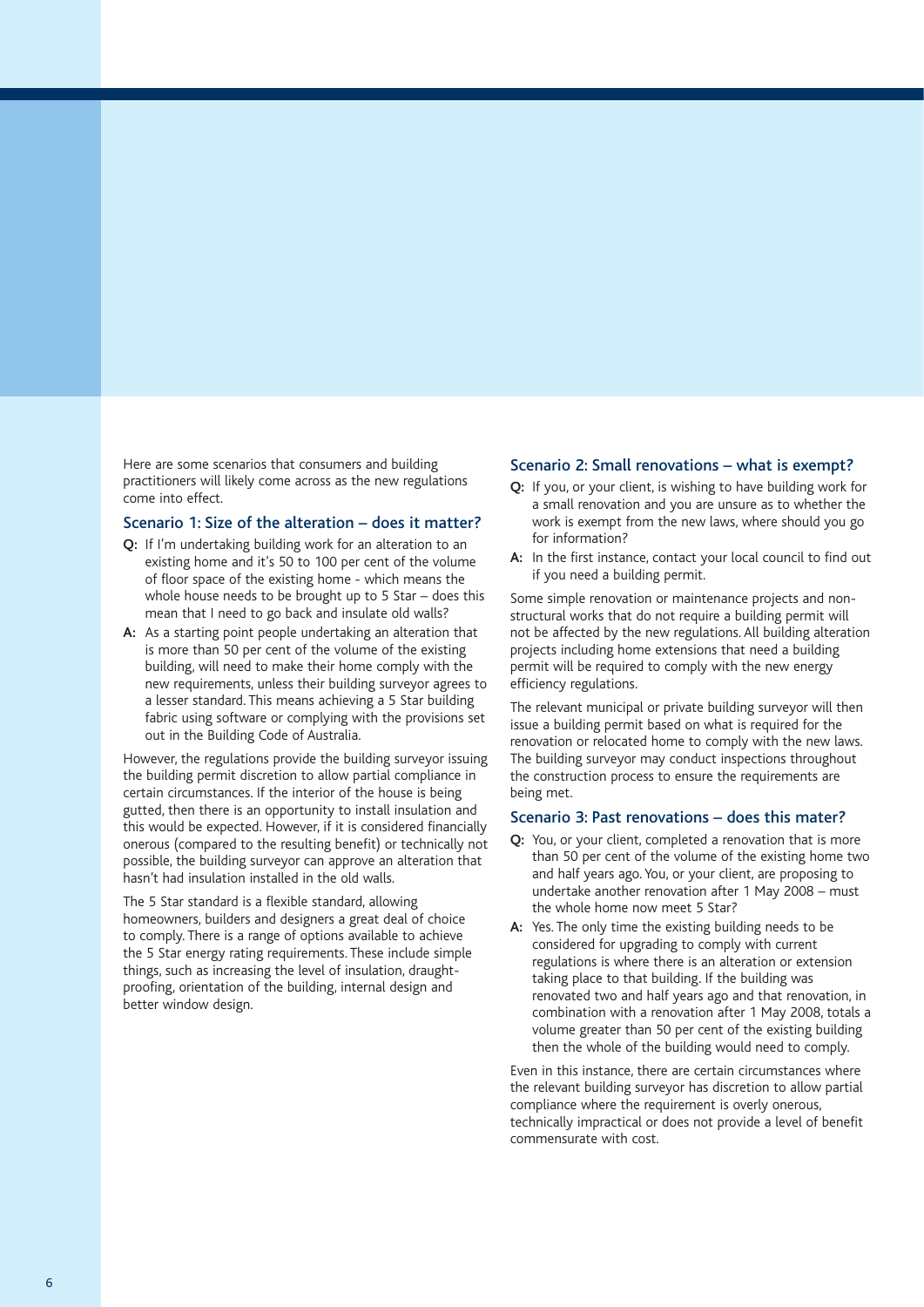

## **Why reach for the stars?**

The sustainability of our built environment plays an important role in the sustainability of our future.

By ensuring that our new homes are 5 Star homes, and extending the coverage to alterations or renovations of existing homes, we are further advancing the sustainability of our built environment and reducing greenhouse gas emissions.

Not only are 5 Star homes helping the environment, feedback from residents shows that they enjoy living in their 5 Star homes because they are more comfortable, more liveable and more economical.

Increasingly, the financial sector is recognising the value of going green, with 'green home loans' being introduced. Inevitably, houses that are better adapted to climate change and that are water smart will demand a premium price. Already, the market demand for 5 Star features is driving down the price of sustainable housing products, such as double glazing, while increasing the comfort and resale value of energy efficient homes.

Energy efficient regulations make owning and renting a home more achievable by lowering running costs.

## **Did you know?**

Once the cost of insulation is recovered, an insulated building continues to save money for the householder. If a building remains uninsulated, over its projected life of 60 years the householder will have unnecessarily paid for the cost of insulation 12 times over through wasted energy.

(source: Insulation Council of Australia New Zealand)

# **Where to go for further information**

#### Who should I contact?

Victorians who plan to build a new home, extend or renovate should contact a building designer, builder or building surveyor for advice on 5 Star compliance.

When renovating or extending, you will need to demonstrate that your plans meet the new requirements. The relevant building surveyor will then issue a building permit based on this. The building surveyor may conduct inspections throughout the construction process to make sure the requirements are being met.

There are a range of organisations that are key sources of information on the 5 Star standard in Victoria. These include:

#### **Victorian Building Commission**

www.buildingcommission.com.au

#### **Sustainability Victoria**

 Level 28, 50 Lonsdale Street Melbourne Vic 3000 www.sustainability.vic.gov.au

#### **Housing Industry Association**

70 Jolimont Street Jolimont Vic 3002 www.hia.com.au

#### **Master Builders Association**

Level 1, 16 Bentham Street (PO Box 7170) Yarralumla ACT 2600 www.masterbuilders.com.au